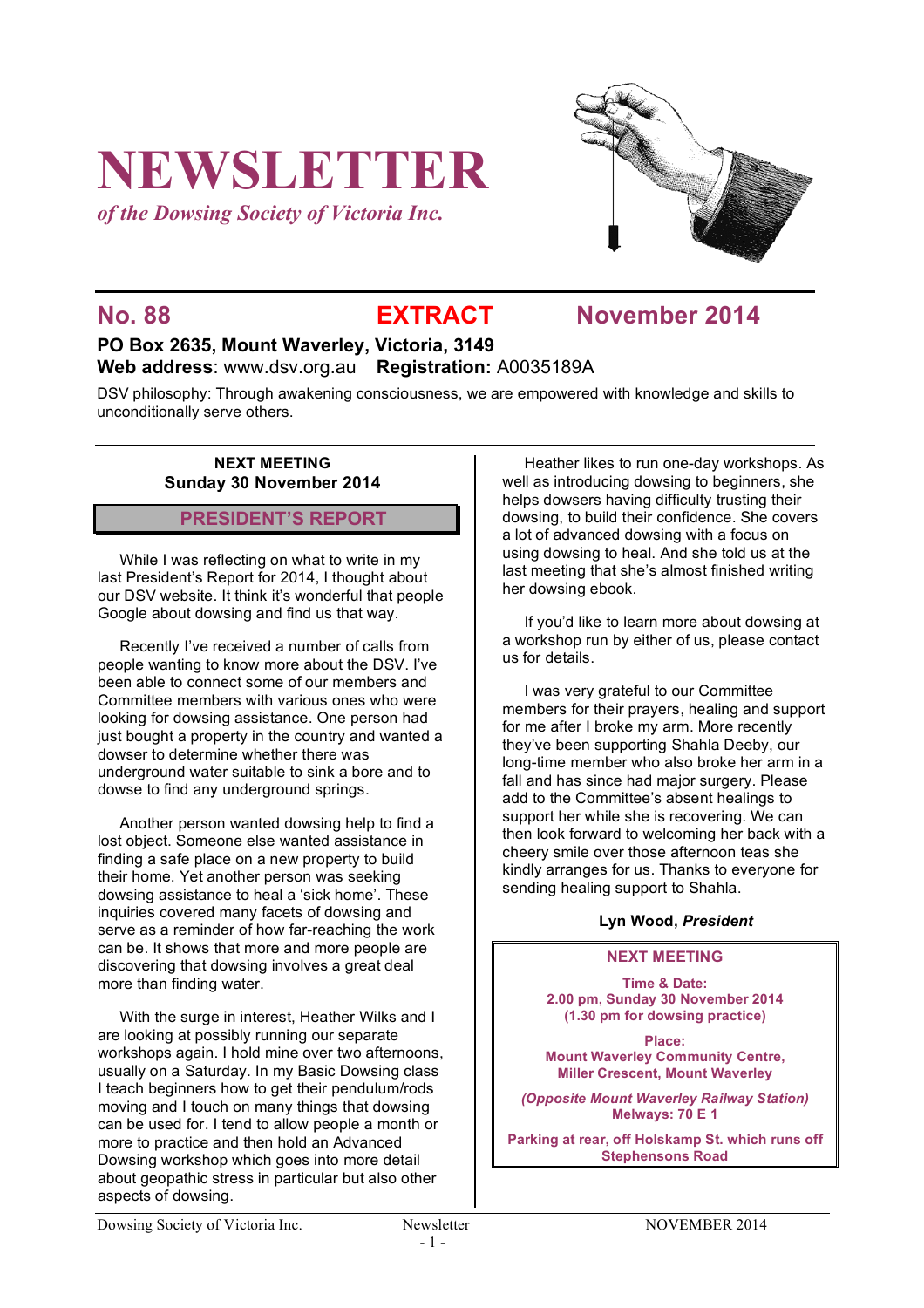#### **OUR NEXT MEETING**

For our next meeting on Sunday 30 November we have another new speaker. Mari Metcalfe is a DSV member of both the DSV and the British Dowsers – attending meetings for both – Mari is in a fairly unique position. She can provide us with dowsing perspectives from both the northern and southern hemispheres.

Mari will present to us on the topic of "Archaeological Dowsing". She has recently returned from Dorchester On Thames, 8 miles (13 km) from Oxford in Britain.



*Depiction of Roman architfacts*

The Director of Archaeology in the British Dowsing Society investigated her garden and with his dowsing was able to verify not only her suspected Roman road, but a Roman wall at the boundary of her property as well.

## **OUR LAST MEETING**

Mike Morrison introduced us to his Earth Guarden composter, the Bio Fuel system he created for composting kitchen scraps. He described it as an apartment house for worms!

He also introduced us to some exciting new prospects that are now in his sights, which hold great promise in terms of putting a great deal of waste products to valuable use in the environment. This covered items like finely-ground glass for use as a fertiliser – a great way to overcome discarded glass bottles etc. Another was the value of old coffee grounds as a magic compost ingredient. He was excited about the possibilities of sheep manure as a powerful fertiliser ingredient. And he shared his excitement about a new high-speed lawn clipping composting technique he'd discovered.

*Mike's BioFuelCells are available for purchase from his site: http://www.earthguarden.com*

# The Reiki Studio - Camberwell



· Reiki sessions for relaxation, clarity & balance in body & mind. · Reiki 1&2 Certificate courses.

Nandita Ruby Jackson Reiki Master/Teacher 27 years experience m 0409 505 696 www.reikistudio.net

#### **GONE IN 60 SECONDS**

*By Mick Moran, DSV Life-member.*

There are many forms of energy around us. Most we know about, but there are some most people have never heard of. The energy I'm referring to here are earth energies. All matter is made up of vibrational energy. This also includes humans. We are all surrounded by an energy field, sometimes called an aura. The earth is no different. It is a living breathing entity and is emitting all kinds of energies, some good, some not so good. About my latest experiences ….

*Mick Moran: energydowsing@hotmail.com*



- Property Dowsing
- - household products

#### **CHANNELLED POEMS**

*Another welcome contribution by Shahla Deeby, Life Member of the DSV.* 

#### Blessing

The Universe is blessing my life Maing me the happiest wife It is allowing it to be And together great things We are to experience and see.

Healing the earth, loving humanity Alll enjoying Peace, Love and Serenity.

#### *27 January 2014*

*Shahla shared this with me before her trip to hospital for her recent operation. Ed.*